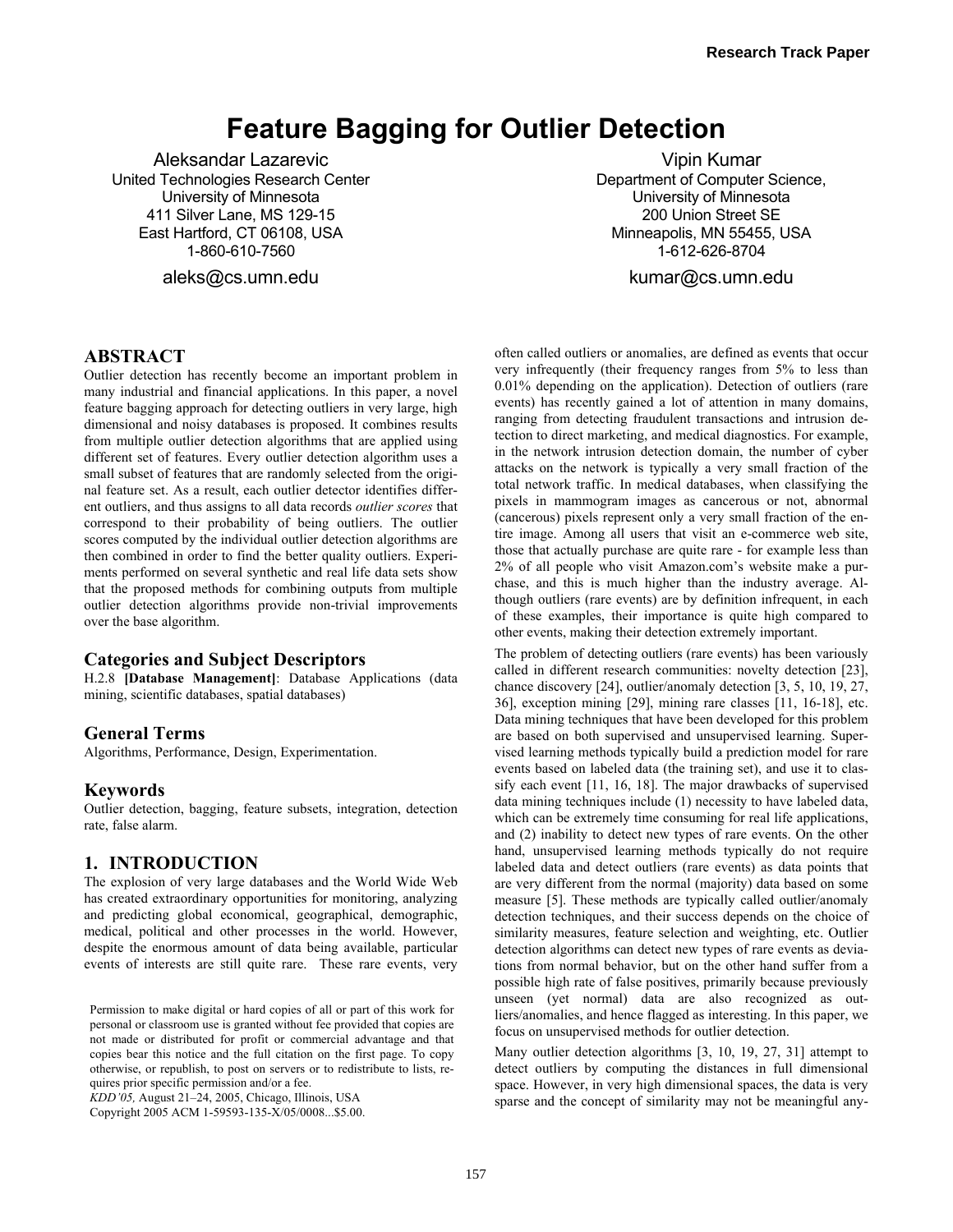more [3, 6]. In fact, due to the sparse nature of distance distributions in high dimensional spaces, the distances between any pair of data records may become quite similar [6]. Thus, by using the notion of similarity in high dimensional spaces, each data record may be considered as potential outlier. It has been shown recently that by examining the behavior of the data in subspaces, it is possible to develop more effective algorithms for cluster discovery [28] and similarity search in high dimensional spaces [1, 2, 4]. It has been shown that this is also true for the problem of outlier detection [3], since in many applications only the subset of attributes is useful for detecting anomalous behavior. In the example shown in Fig. 1, data records A and B can be seen as outliers only when certain two dimensions are selected (in Fig. 1b data record A is seen as outlier, in Figure 1c data record B is observed as outlier, in Figure 1d both data records A and B may be detected as outliers), while in other two-dimensional projections they show average behavior (Fig. 1a) [3]. In addition, when significant number of features in a database is considered *noisy*, finding outliers in all dimensions typically do not result in effective detection of outliers, while at the same time it is difficult to identify a few relevant dimensions where the outliers may be observed.

Furthermore, it is well known in machine learning that ensembles of classifiers can be effective in improving overall prediction performance. These combining techniques typically manipulate the training data patterns single classifiers use (e.g. bagging [9], boosting [14]) or the class labels (e.g. ECOC [20]). In general, an ensemble of classifiers must be both diverse and accurate in order to improve prediction of the whole. In addition to classifiers' accuracy, diversity is also required to ensure that all the classifiers do not make the same errors. However, it has been shown that standard combining methods (e.g. bagging) do not improve the prediction performance of simple local classifiers (e.g. k-Nearest Neighbor) due to correlated predictions across the outputs from multiple combined classifiers [9, 20] and their low sensitivity to data perturbation. Nevertheless, local classifiers are extremely sensible to the selection of features that are used in the learning process, and prediction of their ensembles can be decorrelated by

selecting different feature representations (e.g different set of features) [6, 25]. Since many outlier detection techniques that compute full dimensional distances are also local in their nature, they are also sensitive to the selection of features used in distance computation. In addition, presence of noisy and irrelevant features can significantly degrade the performance of outlier detection.

In this paper, we propose a novel feature bagging framework of combining predictions from multiple outlier detection algorithms for detecting outliers in high-dimensional and noisy data sets. Unlike standard bagging approach where the classification/regression models that are combined use randomly sampled data distributions, in this approach outlier detection algorithms are combined and their diversity is improved by sampling random subsets of features from the original feature set. Due to aforementioned sensitivity of outlier detection algorithms to the selection of features used in distance computation, each outlier detector identifies different outliers and assigns different outlier scores to data records. The outlier scores are then combined in order to find the better quality outliers than the outliers identified by single outlier detection algorithms.

It is important to note that the proposed combining framework can be applied to the set of any outlier detection algorithms or even to the set of different outlier detection algorithms. Our experimental results performed on synthetic and real life data sets have shown that the combining outlier detection algorithms provide non-trivial improvement over the base algorithm.

### **2. BACKGROUND AND RELATED WORK**

Outlier detection algorithms are typically evaluated using the detection rate, the false alarm rate, and the ROC curves [26]. In order to define these metrics, let's look at a confusion matrix, shown in Table 1. In the outlier detection problem, assuming class "C" as the outlier or the rare class of the interest, and "NC" as a normal (majority) class, there are four possible outcomes when detecting outliers (class "C"), namely true positives (TP), false negatives (FN), false positives (FP) and true negatives (TN).



**Figure 1.** Different two-dimensional projections of data space reveal different set of outliers or may not reveal outliers at all.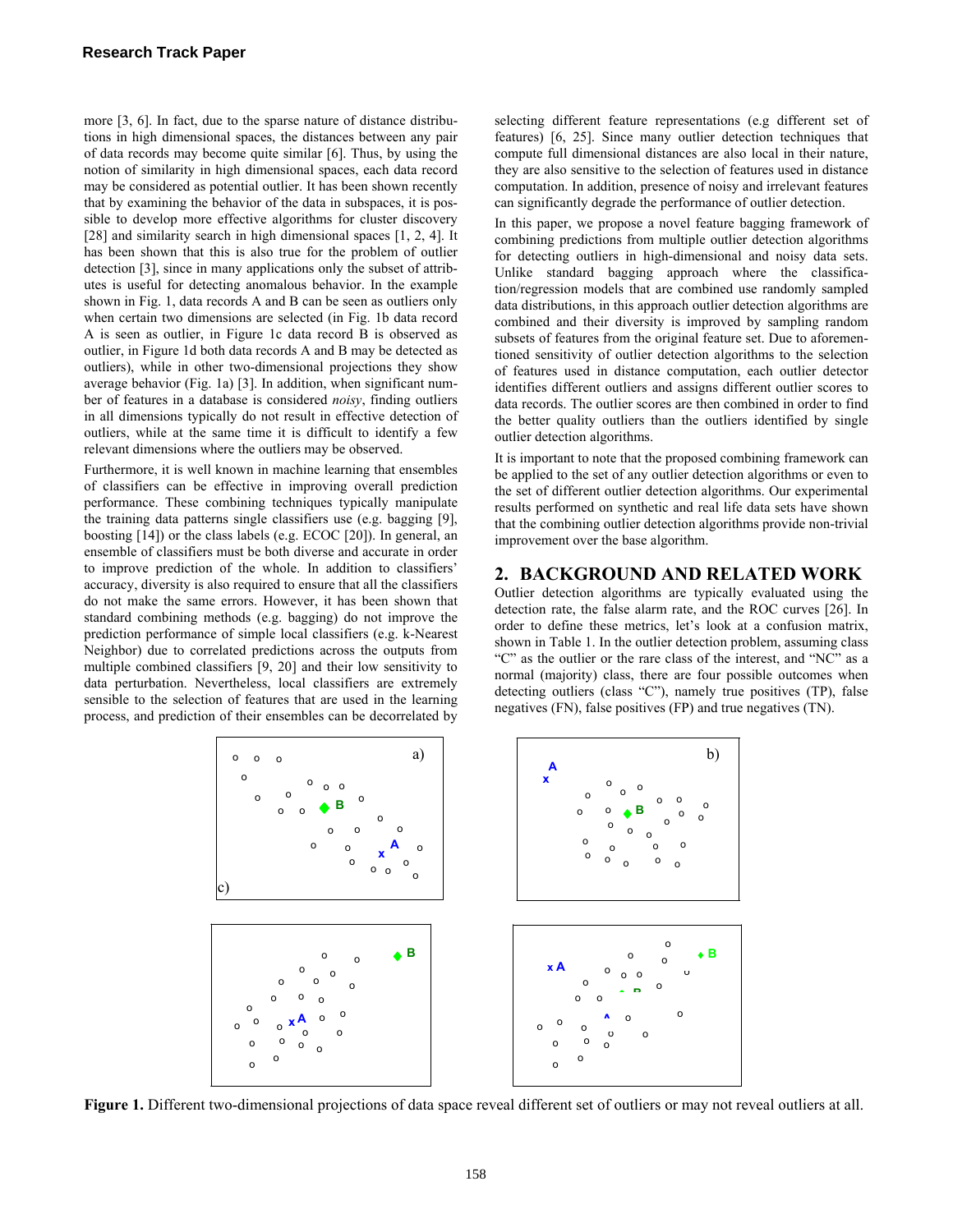|                                     | <b>Predicted Outliers</b><br>- Class C | <b>Predicted Normal</b><br>class NC |
|-------------------------------------|----------------------------------------|-------------------------------------|
| <b>Actual Outliers</b><br>- Class C | <b>True Positives</b><br>(TP)          | <b>False Negatives</b>              |
| <b>Actual Normal</b><br>class NC    | <b>False Positives</b>                 | True Negatives                      |

**Table 1. Confusion matrix defines four possible scenarios when classifying class "C"** 

From Table 1, *detection rate* and *false alarm rate* may be defined as follows:

> $Detection\ rate = TP/(TP + FN)$ *False alarm rate* =  $FP / (FP + TN)$

Detection rate gives information about the number of correctly identified outliers, while the false alarm rate reports the number of outliers misclassified as normal data records (class NC). The ROC curve represents the trade-off between the detection rate and the false alarm rate and is typically shown on a 2-D graph (Fig. 2), where false alarm rate and detection rate are plotted on x-axis, and y-axis respectively. The ideal ROC curve has 0% false alarm rate, while having 100% detection rate (Figure 2). However, the ideal ROC curve is hardly achieved in practice, and therefore researchers typically compute detection rate for different false alarm rates and present results on ROC curves. Very often, the area under the curve (AUC) is also used to measure the performance of outlier detection algorithm. The AUC of specific algorithm is defined as the surface area under its ROC curve. The AUC for the ideal ROC curve is typically set to be 1, while AUCs of "*less than perfect*" outlier detection algorithms are less than 1. In Figure 2, the shaded area corresponds to the AUC for the lowest ROC curve.

Most of outlier detection techniques can be categorized into four groups: (1) statistical approaches, (2) distance based approaches, (3) profiling methods and (4) model-based approaches. In statistical techniques [5, 7, 12], the data points are typically modeled using a stochastic distribution, and points are determined to be outliers depending on their relationship with this model. However, most statistical approaches have limitation with higher dimensionality, since it becomes increasingly difficult and inaccurate to estimate the multidimensional distributions of the data points [3]. Distance based approaches [3, 10, 19, 27, 35, 37] attempt to overcome limitations of statistical techniques and they detect outliers by computing distances among points. Several recently proposed distance based outlier detection algorithms are based on (1) computing the full dimensional distances of points from one another using all the available features [19, 27] or only feature projections [3], and (2) on computing the densities of local neighborhoods [10]. In addition, a few clustering-based techniques have also been used to detect outliers either as side products of the clustering algorithms (points that do not belong to clusters) [2, 31] or as clusters that are significantly smaller than others [13]. In profiling methods, profiles of normal behavior are built using different data mining techniques or heuristic-based approaches, and deviations from them are considered as intrusions. Finally, model-based approaches usually first characterize the normal behavior using some predictive models (e.g. replicator neural networks [15] or unsupervised support vector machines [13, 21]), and then detect outliers as the deviations from the learned model.



**Figure 2. The ROC Curves for different detection algorithms** 

On the other hand, extensive research was devoted to classifier ensembles in recent years. There were numerous techniques proposed in literature for combining classification algorithms [9, 11, 14, 17, 20]. However, it is important to note here that the problem of combining outlier detection algorithms is not exactly the same to the problem of classifier ensembles due to several reasons. First, in classifier ensembles, classification algorithms deal with combining discrete outputs (class labels) typically using different types of voting techniques. In combining outlier detection algorithms, the outlier scores or rankings of the algorithms are combined instead of class labels, although some classifier ensembles also combine rankings (or class probability estimates) from single classifiers through averaging. Second, classifiers that are combined typically have complete knowledge of training data records and their labels (supervised learning) while outlier detection algorithms typically deal only with data records without any labels (unsupervised learning). However, some classifier ensembles that do not use class labels effectively (e.g. bagging) are very similar to combining outlier detection algorithms. Finally, certain classifier ensembles (e.g. boosting [14]) can control the combining process by observing the error rate, which is not possible in combining outlier detection algorithms since the label is not given and it is not known in advance what data records are really outliers.

### **3. OUTLIER DETECTION TECHNIQUES**

Outlier detection algorithms that we utilize in this study are based on computing the full dimensional distances of the points from one another as well as on computing the densities of local neighborhoods. In our previous work [21]], we have experimented with numerous outlier detection algorithms in the problem of network intrusion detection, and we have concluded that the density based outlier detection approach (e.g. LOF) typically achieved the best prediction performance. Therefore, in this study, we have chosen the LOF approach to illustrate our findings.

# **3.1 Density Based Local Outlier Factor (LOF) Detection Approach**

The main idea of this method [10] is to assign to each data example a degree of being outlier. This degree is called the local outlier factor (LOF) of a data example. Data points with high LOF have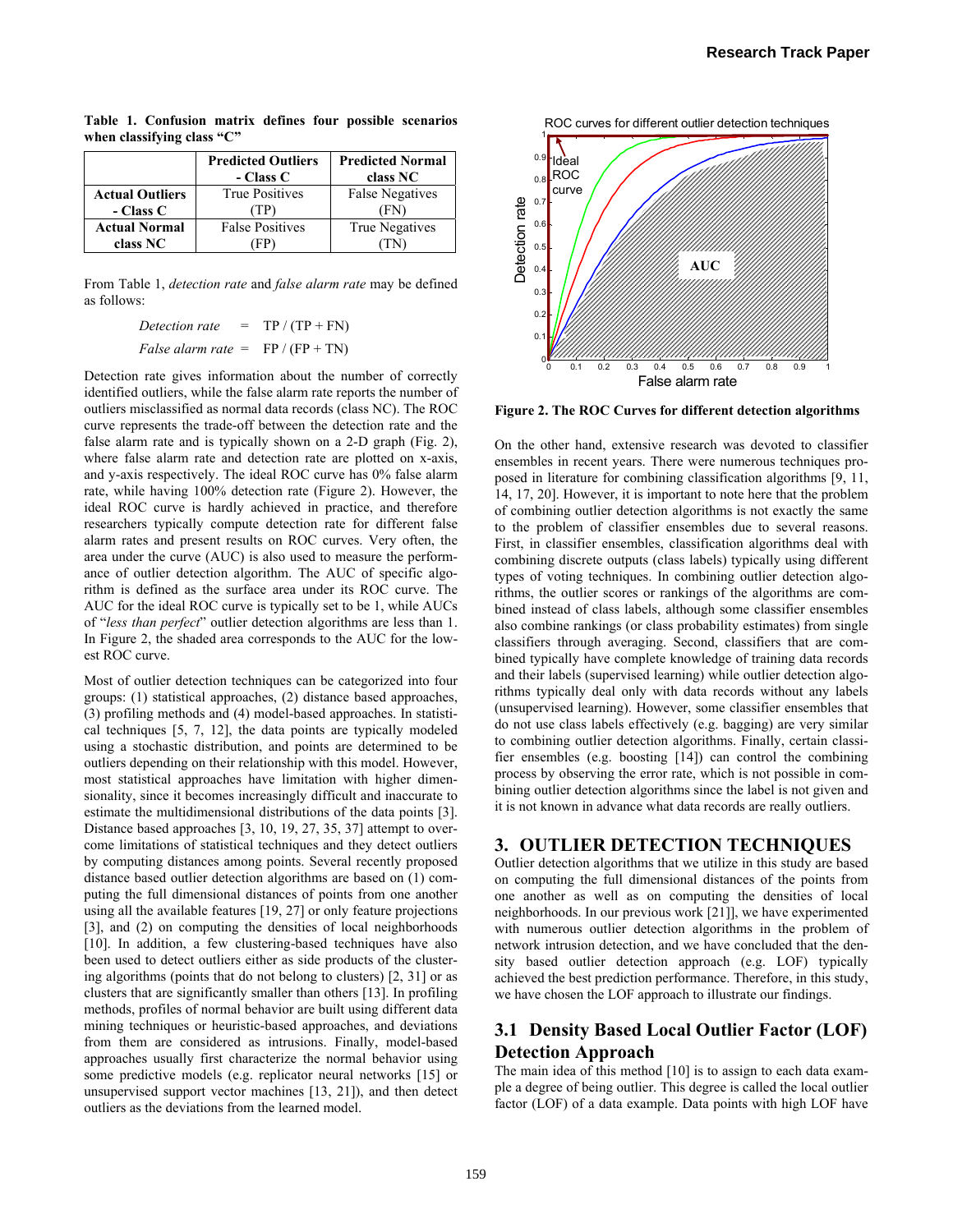more sparse neighborhoods and typically represent stronger outliers, unlike data points belonging to dense clusters that usually tend to have lower LOF values.

To illustrate advantages of the LOF approach over the simple nearest neighbor approach, consider a simple two-dimensional data set given in Figure 3. It is apparent that the density of the cluster  $C_2$  is significantly higher than the density of the cluster  $C_1$ . Due to the low density of the cluster  $C_1$  it is apparent that for every example  $p_3$  inside the cluster  $C_1$ , the distance between the example  $p_3$  and its nearest neighbor is similar to the distance between the example  $p_2$  and the nearest neighbor from the cluster  $C_2$ , and the example  $p_2$  will not be considered as outlier using the simple nearest neighbor (*NN*) scheme. On the other hand, *LOF* approach is able to capture the example  $p_2$  as outlier due to the fact that it considers the density around the points. Nevertheless, the example  $p_1$  may be detected as outlier using both NN and LOF approaches, since it is too distant from both clusters.



**Figure 3. Advantages of the** *LOF approach* 

### **4. COMBINING OUTLIER DETECTION OUTPUTS**

We propose two novel techniques for combining outlier detection algorithms. Their general framework is shown in Fig. 4. The procedure for combining outlier detection techniques proceeds in a series of *T* rounds, although these rounds may be run in parallel for faster execution. In every round *t*, the outlier detection algorithm is called and presented with a different set of features  $F_t$  that is used in distance computation. The set of features  $F_t$  is randomly selected from the original data set, such that the number of features in  $F_t$  is also randomly chosen between  $\lfloor d/2 \rfloor$  and  $(d-1)$ , where *d* is the number of features in original data set. When the number of features  $N_t$  in  $F_t$  is selected,  $N_t$  features are randomly selected without replacement from the original feature set.

Every outlier detection algorithm, as a result, outputs different outlier score vector  $AS<sub>t</sub>$  that reflects the probability of each data record from the data set S being an outlier. For example, if  $AS<sub>t</sub>(i)$  $> AS<sub>t</sub>(j)$ , data record  $x<sub>i</sub>$  has higher probability of being outlier than data record  $x_i$ . At the end of the procedure, after  $T$  rounds, there are *T* outlier score vectors each corresponding to a single outlier detection algorithm. The function COMBINE (Figure 4) is then

used to coalesce these *T* outlier score vectors  $AS_t$ ,  $t = \overline{1, T}$  into a

unique anomaly score vector  $AS_{FINAL}$ , which is lastly used to assign a final probability of being an outlier to every data record from the data set.

- Given: Set S  $\{(x_1, y_1), \ldots, (x_m, y_m)\}\ x_i \in \mathbf{X}^d$ , with labels  $y_i$  $\epsilon Y = \{C, NC\}$ , where C corresponds to outliers, NC corresponds to a normal class, and *d* corresponds to the dimensionality (number of features) of vector **X**.
- Normalize data set *S*
- For  $t = 1, 2, 3, 4, \ldots T$ 
	- 1. Randomly chose the size of the feature subset  $N_t$  from a uniform distribution between  $\left| d/2 \right|$  and  $\left( d$ -1)
	- 2. Randomly pick, without replacement,  $N_t$  features to create a feature subset  $F_t$
	- 3. Apply outlier detection algorithm  $O_t$  by employing the feature subset  $F_t$
	- 4. The output of the outlier detection algorithm  $O_t$  is anomaly score vector *ASt*
- Combine the anomaly score vectors  $AS_t$  and output a final anomaly score vector *ASFINAL* as:

 $AS_{FINAL} = COMBINE(AS_t), t = 1, ..., T$ 

#### **Figure 4. The general framework for combining outlier detection techniques**

The problem of combining outlier score vectors is conceptually quite similar to the problem of meta search engines [32, 33, 34] where different rankings returned by individual search engines are combined in order to provide the pages that are most relevant to the search string. In both problems, there is no label that helps to understand how relevant the search results are and the rank of results from individual algorithms is important in the combining process, since it gives the notion of result relevance. Motivated by several approaches used in meta search engines, in this paper we explore two variants of the function COMBINE that integrates the outputs of multiple outlier detection algorithms. The first variant, denoted as *Breadth First* approach, is presented in Figure 5.

- Given:  $AS_t$ ,  $t = 1, ..., T$ , and *m* is the size of data set S and each vector  $AS_t$
- Sort all outlier score vectors  $AS_t$  into the vectors  $SAS_t$  and return indices  $Ind_t$  of the sorted vectors, such that  $SAS_t(1)$ has the highest score and  $Ind<sub>t</sub>(1)$  is the index of the data record in *S* with the highest score  $SAS<sub>t</sub>(1)$
- Let  $AS_{\text{FINAL}}$  and *Ind<sub>FINAL</sub>* be empty vectors.
- For  $i = 1$  to  $m$ 
	- For  $t = 1$  to  $T$ 
		- If the index  $Ind_t(i)$  of the data record that is ranked at the *i*-th place by *t*-th outlier detection algorithm and that has the outlier score  $AS<sub>t</sub>(i)$  does not exist in the vector *IndFINAL*
			- Insert  $Ind_i(i)$  at the end of the vector  $Ind_{FINAL}$
			- Insert  $AS<sub>t</sub>(i)$  at the end of the vector  $AS<sub>FIMAL</sub>$
- Return *IndFINAL* and *ASFINAL*

**Figure 5. The Breadth-First scheme for combining outlier detection scores**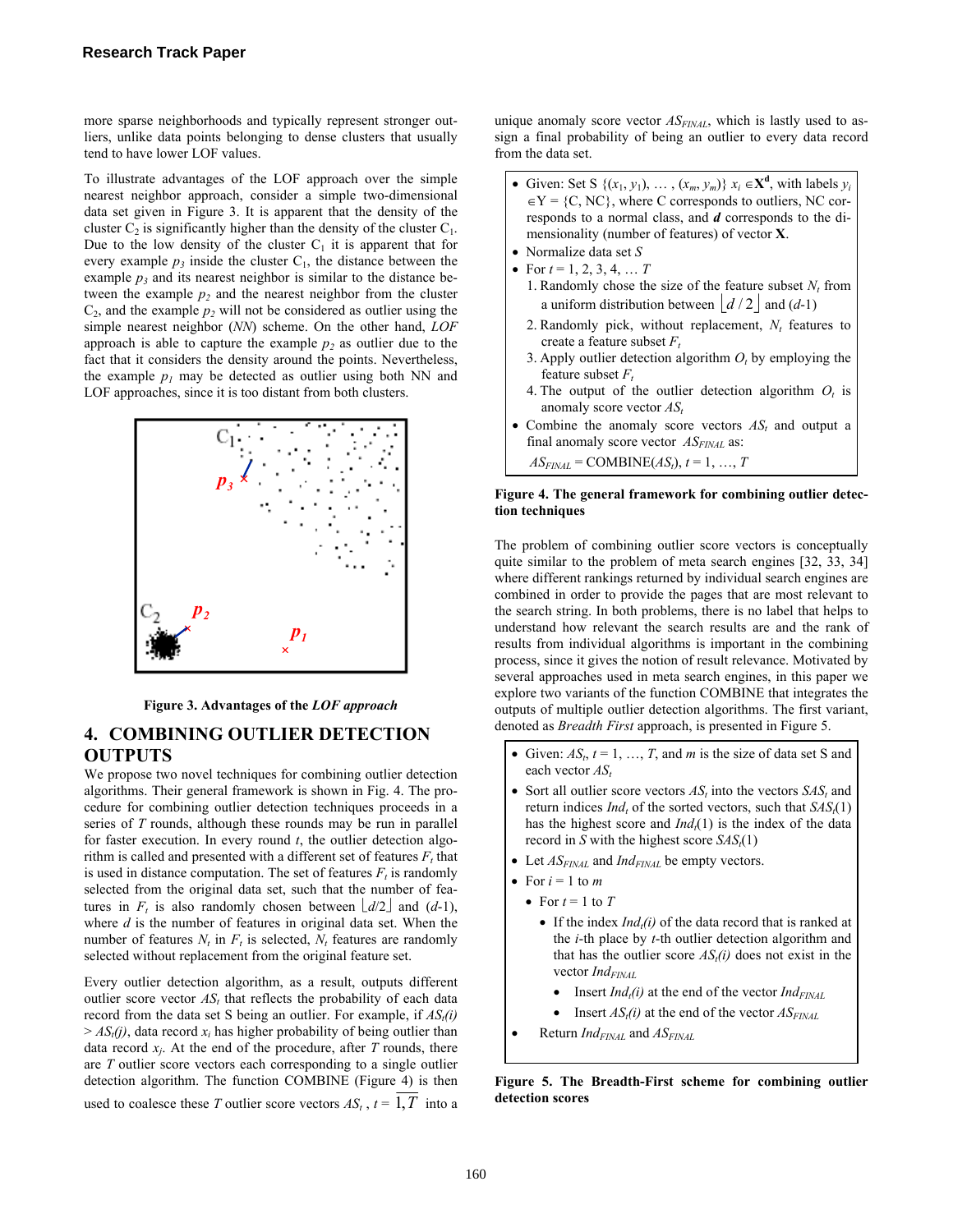

**Figure 6. Illustration of the Breadth-First approach for combining outlier detection scores.** 

The *Breadth-First* combining method first sorts all the outlier detection vectors  $AS_t$  into the sorted vectors  $SAS_t$  and returns indices *Ind<sub>t</sub>* that give the correspondence between the sorted elements of the score vectors and the original elements of the sorted vectors. For example,  $Ind<sub>t</sub>(1) = k$  means that in the *t*-th outlier detection score vector  $AS_t$ , data record  $x_k$  has the highest anomaly score  $AS<sub>i</sub>(k)$ . Thus in Figure 6,  $AS<sub>1,1</sub>$  corresponds to the data record that is ranked as the most probable outlier by Algorithm 1,  $AS_{1,2}$  corresponds to the data record that is ranked as the second most probable outlier by Algorithm 1, and so on.

After sorting all outlier score vectors  $AS<sub>t</sub>$ , the *Breadth-First* approach simply takes the data records with the highest anomaly score from all outlier detection algorithms (scores  $AS<sub>1,1</sub>, AS<sub>2,1</sub>$ ,  $AS_{3,1}, \ldots, AS_{t,1}$  in Figure 6) and inserts their indices in the vector *Ind<sub>FINAL</sub>*, then takes data records with the second highest anomaly score (scores  $AS<sub>1,2</sub>$ ,  $AS<sub>2,2</sub>$ ,  $AS<sub>3,2</sub>$ , ...,  $AS<sub>t,2</sub>$  in Figure 6) and appends their indices at the end of the vector *Ind<sub>FINAL*</sub>, and so on. If the index of the current data record is already in the vector *Ind<sub>FI</sub>*. *NAL*, it is not appended again. At the end of the *Breadth-First* method, the index *IndFINAL* contains indices of the data records that are sorted according to their probability of being outlier, and the vector  $AS_{FIMAL}$  contains these probabilities.

The final results of the *Breadth-First* method are in general sensitive to the order of outlier detection algorithms. However, the differences are minor since variations may happen only within *T* rankings (*T* is generally much smaller than the total number of data records), since at every *i*-th pass we go through *T* indices for data records ranked at *i*-th place in the outlier detection vector.

The second variant of the function COMBINE, denoted as *Cumulative Sum* approach, is presented in the Figure 7.

• Given:  $AS_t$ ,  $t = 1, ..., T$ , and *m* is the size of each vector  $AS_t$ • Sum all anomaly scores  $AS_t$  from all *T* iterations as follows: • For  $i = 1$  to  $m$ *AS<sub>FINAL</sub>*(*i*)=  $\sum_{t=1}^{T}$ *t*  $AS_t$  (*i* 1  $(i)$ • Return *ASFINAL*

**Figure 7. The Cumulative Sum approach for combining outlier detection scores** 

This combining method first creates the final outlier score vector  $AS_{FINAL}$  by summing all the outlier score vectors  $AS_t$  from all *T* iterations, then sorts the vector *ASFINAL* and finally identifies the data records with the highest outlier scores as outliers. For example, data record  $NC<sub>1</sub>$  in Figure 8 may be ranked as the first outlier by Algorithm 1, ranked as fourth by Algorithm 2, …, and ranked as second by Algorithm *t*. In the *cumulative sum* approach we sum all the scores that correspond to data record  $NC<sub>1</sub>$ , namely scores  $AS_{1,1}$ ,  $AS_{2,4}$ , ..., and  $AS_{t,2}$ , and then sort all data records  $NC_i$ ,  $i =$ 1, …, *m* according to newly computed score.

| <b>Algorithm 1</b> | Algorithm 2       | <br><b>Algorithm t</b>       |
|--------------------|-------------------|------------------------------|
| $AS_{1.1} - NC_1$  | $AS_{2.1}$        | $\overline{\text{AS}}_{t.1}$ |
| AS <sub>1.2</sub>  | AS <sub>2.2</sub> | $AS_{t,2}$ – $NC_1$          |
| AS <sub>1.3</sub>  | $AS_{2,3}$        | $AS_{t,3}$                   |
| $AS_{1.4} - NC_2$  | $AS_{2,4} - NC_1$ | $AS_{t.4}$ – $NC_2$          |
|                    |                   | .                            |
| $AS_{1,k}$         | $AS_{2,k} - NC_2$ | $AS_{t,k}$                   |

**Figure 8. Illustration of the Breadth-First approach for combining outlier detection scores** 

It is important to note that this method is analogue to the ranking method in the meta search engines where the ranks are summed, but it is more flexible since in the ranking method an outlier detected by a single algorithm may not be detected in the final decision especially if it is ranked low by other detection algorithms. On the other hand, in the *Cumulative Sum* approach, the outlier that is detected by a single algorithm may have very large outlier score, and after all summations are performed may still have sufficiently large final outlier score to be detected. This fact is extremely important in the scenarios where outliers are visible only in a few dimensions, since in that case it is sufficient to select relevant features only in a small number of iterations, compute high outlier scores for these feature subsets and thus cause that these outliers are ranked high in the final score.

### **5. EXPERIMENTS**

Our experiments were performed on several synthetic data and real life data sets summarized in Table 2. In all our experiments, we have assumed that we have information about the normal behavior (class) in the data set. Therefore, in the first training phase, we have applied outlier detection algorithms only to the normal data set (without any outliers) in order to set specific false alarm rates, and in the second (testing) phase, we have applied outlier detection algorithms to test data sets (with all outliers). Using this procedure we can achieve better detection performance that using completely unsupervised approach.

### **5.1 Experiments on Synthetic Data Sets**

Our first synthetic data set (synthetic -1 in Table 2) has 5100 data records, wherein 5000 data records correspond to normal (majority) behavior, and 100 data records represent outliers. The data set has five original (contributing) features that determine which data records are outliers (Figure 9). Normal behavior (blue points in Figure 9) is modeled as a Gaussian distribution of five original contributing features, while the outliers (red crosses in Figure 9) are points that are far from the generated Gaussian distribution. We added 5 noisy features in order to test robustness of "feature bagging" approach to the detection performance.

Our experiments on the synthetic-1 data set were performed using only *LOF* approaches. The computed ROC curves for this scenario for *LOF* approach, Breadth-First and Cumulative Sum approaches employing *LOF* as single outlier detection algorithm are presented in Figure 10.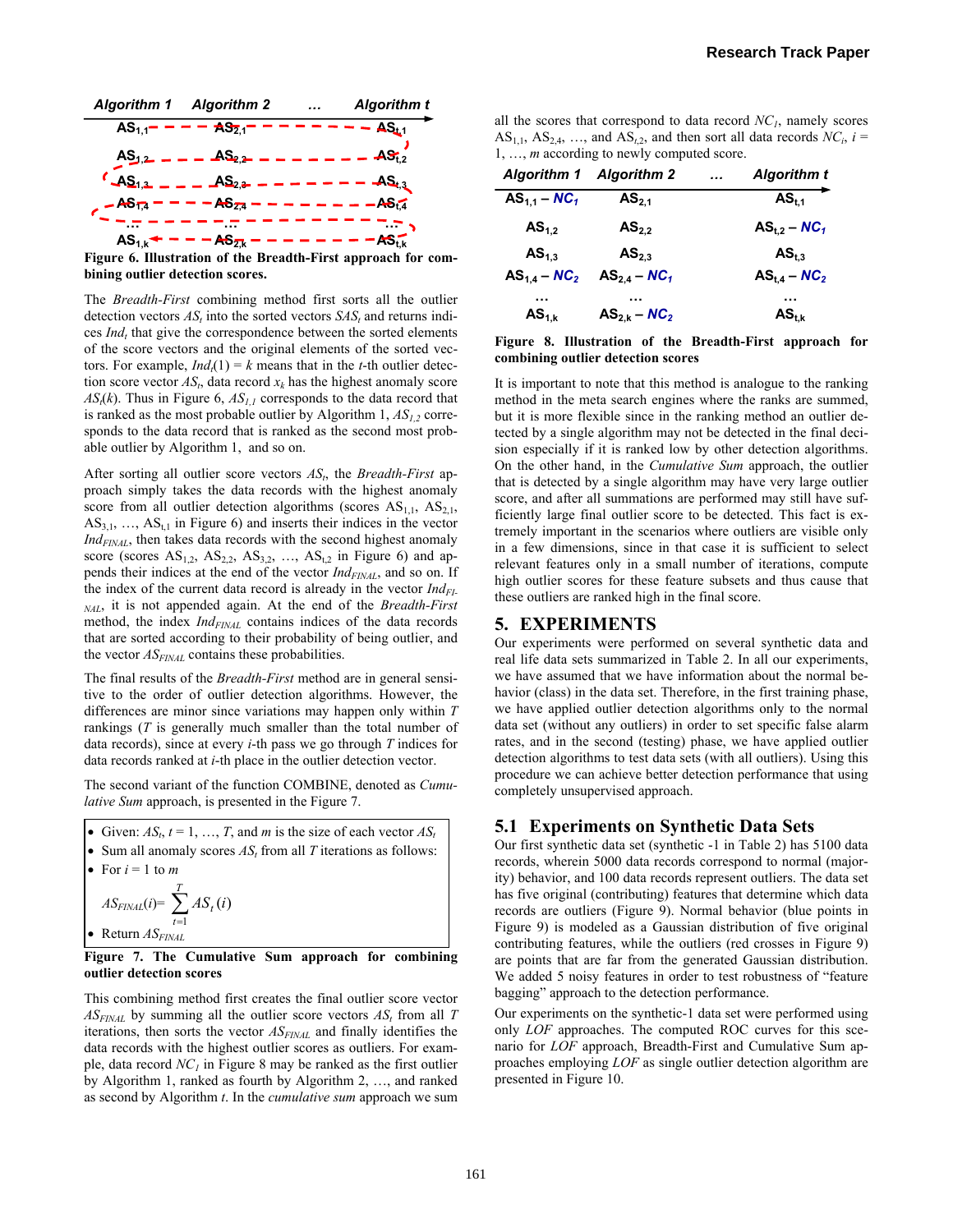| Dataset            | Modifications made<br>in the data set     | Size of<br>dataset | Number of features<br>continuous | discrete       | number of outliers<br>(rare class records) | Percentage<br>of outliers |
|--------------------|-------------------------------------------|--------------------|----------------------------------|----------------|--------------------------------------------|---------------------------|
| Synthetic -1       | -                                         | 5100               | $5 + 5$                          | $\theta$       | 100                                        | 1.96%                     |
| Synthetic -2       | $\blacksquare$                            | 5050               | 8                                | $\mathbf{0}$   | 50                                         | 0.99%                     |
| Satimage           | smallest class vs. rest                   | 6435               | 36                               | $\Omega$       | 626                                        | 9.73%                     |
| Coil 2000          |                                           | 5822               | 85                               | $\theta$       | 348                                        | 5.98 %                    |
| Rooftop            | ۰                                         | 17829              | 9                                | $\theta$       | 781                                        | 4.38 %                    |
| Lymphography       | merged classes $2&4$ vs. rest             | 148                | 18                               | $\Omega$       | 6                                          | 4.05 $%$                  |
| Mammography        |                                           | 11183              | 6                                | $\theta$       | 260                                        | $2.32\%$                  |
| KDDCup 1999        | U <sub>2</sub> R vs. normal               | 60839              | 34                               | 7              | 246                                        | 0.40%                     |
| Ann-thyroid        | class1 vs. class3                         | 3428               | 6                                | 15             | 73                                         | 2.13%                     |
| Ann-thyroid        | Class <sub>2</sub> vs. class <sub>3</sub> | 3428               | 6                                | 15             | 177                                        | 5.16%                     |
| <b>LED</b>         | each class vs. rest                       | 10000              | $\theta$                         | $\overline{7}$ | ~1000                                      | $~10\%$                   |
| Letter recognition | each class vs. rest                       | 6238               | 617                              | $\theta$       | 240                                        | 3.85%                     |
| Segment            | each class vs. rest                       | 2310               | 19                               | $\Omega$       | 330                                        | 14.29%                    |
| Shuttle            | classes 2, 3, 5, 6 $& 7$ vs. class 1      | 14500              | 9                                | $\theta$       | $2 - 809$                                  | $0.014\% - 5.58\%$        |

**Table 2. Summary of data sets used in experiments** 



**Figure 9. Distribution of two contributing features for the synthetic-1 data set (blue points represent normal behavior, red crosses represent outliers)**.

Analyzing ROC curves from Figure 10, it can be observed that *LOF* approach applied with five original and five noisy features has much worse ROC curve than *LOF* approach that used only five original features. This was reasonable to assume since density computations in *LOF* approach are significantly influenced by noisy and/or irrelevant features, and thus the *LOF* performance also degrades. However, when the proposed methods for combining outlier detection algorithms are applied on the synthetic-1 data set with five original and five noisy features, it can be observed that they were able to alleviate the effect of noisy features and to outperform single *LOF* approach. Furthermore, the *Cumulative Sum* combining method has very similar ROC curve as the LOF approach only with 5 original contributing features.



**Figure 10. ROC curves for single LOF approach and two combining methods employing LOF approach when applied to the synthetic-1 data set with 5 original and 5 noisy features. The number of combined outlier detection algorithms for all data sets was set to 10. The figures are best viewed in color**

On the other hand, the *Breadth First* approach is slightly worse than the *Cumulative Sum*, but still better than *LOF* approach with both contributing and noisy features. That means that if there are irrelevant features in the data sets, combining methods are able to decrease the influence of noisy features regarding the detection performance. Depending on the number of relevant and irrelevant features this decrease can vary. Our earlier experiments also show that this decrease is rather small if the number of irrelevant features significantly outnumbers the number of relevant features. To investigate the influence of the noisy features to the detection performance, we have created two additional synthetic data sets with 10 and 20 noisy features in addition to five contributing features. Instead of ROC curves, for these two data sets we have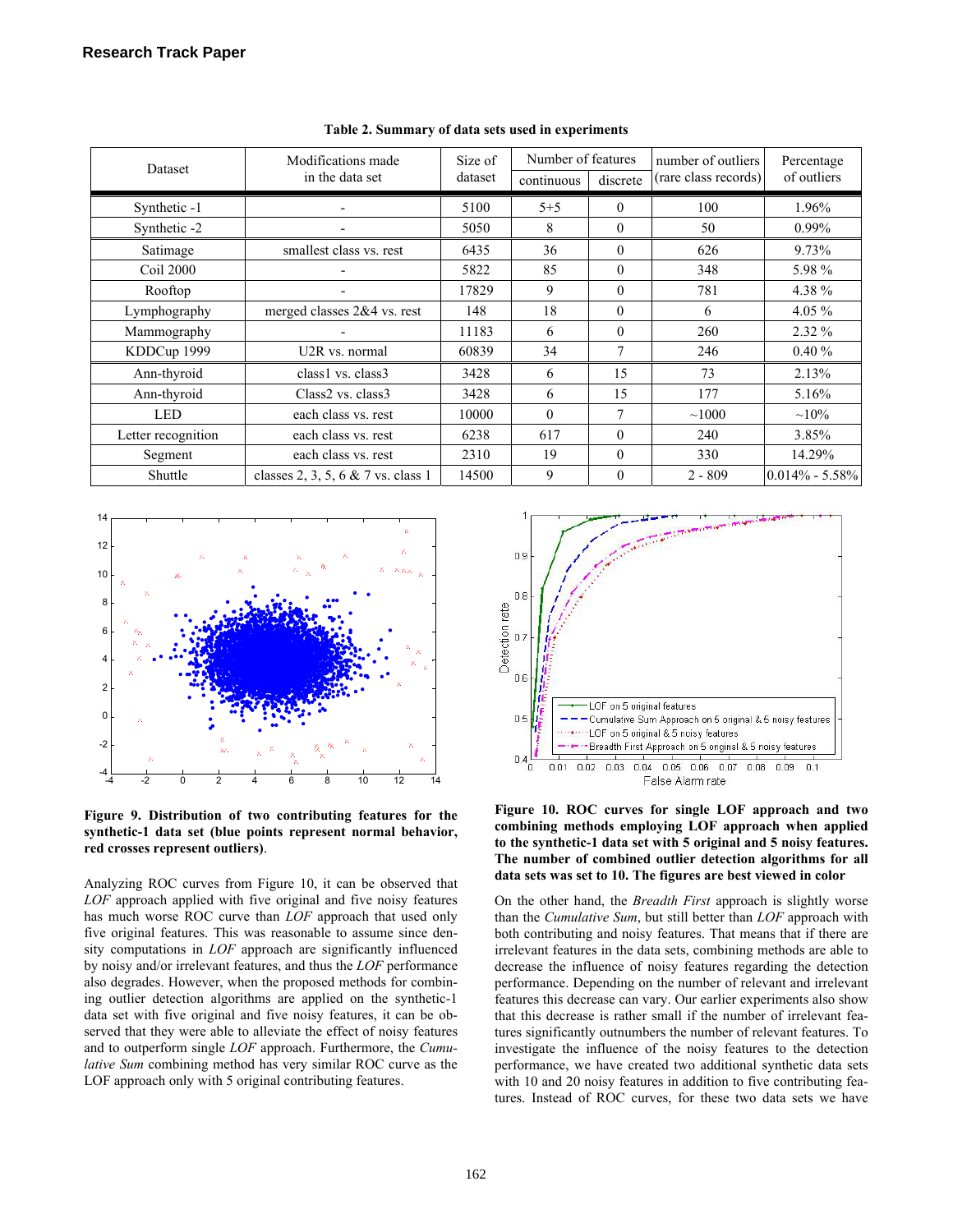reported areas under the curve (AUC), since AUC allows us to easier compare all three scenarios. From Table 3, it can be observed that with increasing number of noisy features, the gap between single LOF and the combining methods is indeed decreasing. That means that the combining methods can alleviate the influence of the noisy features only till a certain level. The AUC of ideal ROC curve corresponds to 1, and it is computed using the trapezoidal rule.

**Table 3. AUC (areas under the curve) for single LOF, cumulative sum and the breadth first approaches depending on the number of noisy features in the data set.** 

| Number of      | Single LOF | Cumulative   | <b>Breadth First</b> |
|----------------|------------|--------------|----------------------|
| noisy features |            | Sum approach | approach             |
|                | 0.9862     | 0.9948       | 0.9899               |
|                | 0.9745     | 9835         | 0.9781               |
|                | 0.9489     | 0.9547       | 0.9501               |

Our second synthetic data set (synthetic-2 data set) has also 5050 data records, wherein 5000 data records correspond to normal (majority) behavior, and 50 data records represent outliers. This data set has 8 features and all 8 features are responsible for determining the outliers, i.e. the data set does not have any noisy features. Like in the synthetic-1 data set (see Figure 9), the normal behavior in this data set corresponds to a Gaussian distribution of eight contributing features, while analogously to the first data set the outliers are data points far from the normal behavior. The computed ROC curves for this data set for *LOF* approach, *Breadth-First* and *Cumulative Sum* approaches are presented in Figure 11. Note that ROC curves for the synthetic-2 data set use different axis scale than ROC curves for the synthetic-1 data set in order to observe true differences.



**Figure 11. ROC curves for single LOF approach and two combining methods employing LOF approach when applied to the synthetic-2 data set. The number of combined outlier detection algorithms for all data sets was set to 10.** 

It can be observed from Figure 11 that in the scenario when all features that determine the outliers are important, there is a slight decrease in detection performance of combining methods. However, this decrease is minor (e.g. for false alarm  $= 4\%$ , detection rate was decreased approximately only 1% for the *breadth first* approach and only 2% for the *cumulative sum* approach. For the false alarm of 10% all three methods achieve 100% detection rate,

so the only differences are for the lower false alarm rates. The degradation in performance of the combining methods compared to the single *LOF* approach is understandable since combining methods do not use all the features in any of the iterations, but at the same time due to the nature of the generated data set all the features are important for detecting outliers. However, in real life scenarios, it is hardly the case that all the features are relevant for detecting outliers. To check this claim, we also performed experiments on numerous real life data sets.

### **5.2 Experiments on Real Life Data Sets**

All real life data sets used in our experiments have been used earlier by other researchers for the problem of detecting rare classes [11, 22, 25, 30]. These data sets are summarized in Table 2. Since rare class analysis is conceptually the same problem as the outlier detection, we employed those data sets for the purpose of outlier detection, where we detected rare classes as outliers. In addition to the data sets reported in Table 2, we have also used several data sets from UCI repository [8] that do not directly correspond to the rare class problems or outlier detection problems but can be converted into binary problems by taking one small class (with less than  $\sim$ 10% proportion present in the data set) and remaining data records or the biggest remaining class as a second class. Therefore, we selected the following data sets for the conversion into binary data sets: ann-thyroid, LED, letter recognition, segment, and shuttle. The same procedure was used earlier [18] when experimenting with the rare class learning. Using this technique, we have formed additional 50 data sets. Some of the data sets selected to perform the experiments have both continuous and discrete features. Since *LOF* approach is based on computing distances between data records, measuring a distance between two discrete (categorical) values is not always straightforward. In our implementation, for computing distances between data records that have discrete attributes we have used the concept of inverse document frequency (IDF) already used in outier detection problems [38], where each value of categorical attribute is represented with the inverse frequency of its appearance in the data set.

When performing experiments on COIL 200 [30], mammography [11] and rooftop [22] data sets, we did not change any class distribution. However, in the original lymphography data set [8], there are four classes, but two of them are quite small (2 and 4 data records), so we merged them and considered them as outliers compared to other two large classes (81 and 61 data records). When performing experiments on KDDCup'99 data set, we selected to detect the smallest intrusion class (U2R), which had only 246 instances. Since the outliers are detected as deviations from the normal behavior, we have modified original data set (311029 data records with five classes) such that the new data set contained only the data records from the normal class (60593 data records) and from the U2R class. In such modified data set, we have tried to detect the U2R class using outlier detection algorithms. Finally, for satimage data set we chose the smallest class to represent outliers and collapsed the remaining classes into one class as was done in [11]. This procedure gave us a skewed 2-class dataset, with 5809 majority class examples and 626 minority class examples (outliers). For 50 created binary data sets, we have typically selected one of the smallest classes and then converted either the remaining data records or the biggest remaining class into the majority class. Therefore, for ann-thyroid data set we have detected classes 1 and classes 2 as outliers vs. the class 3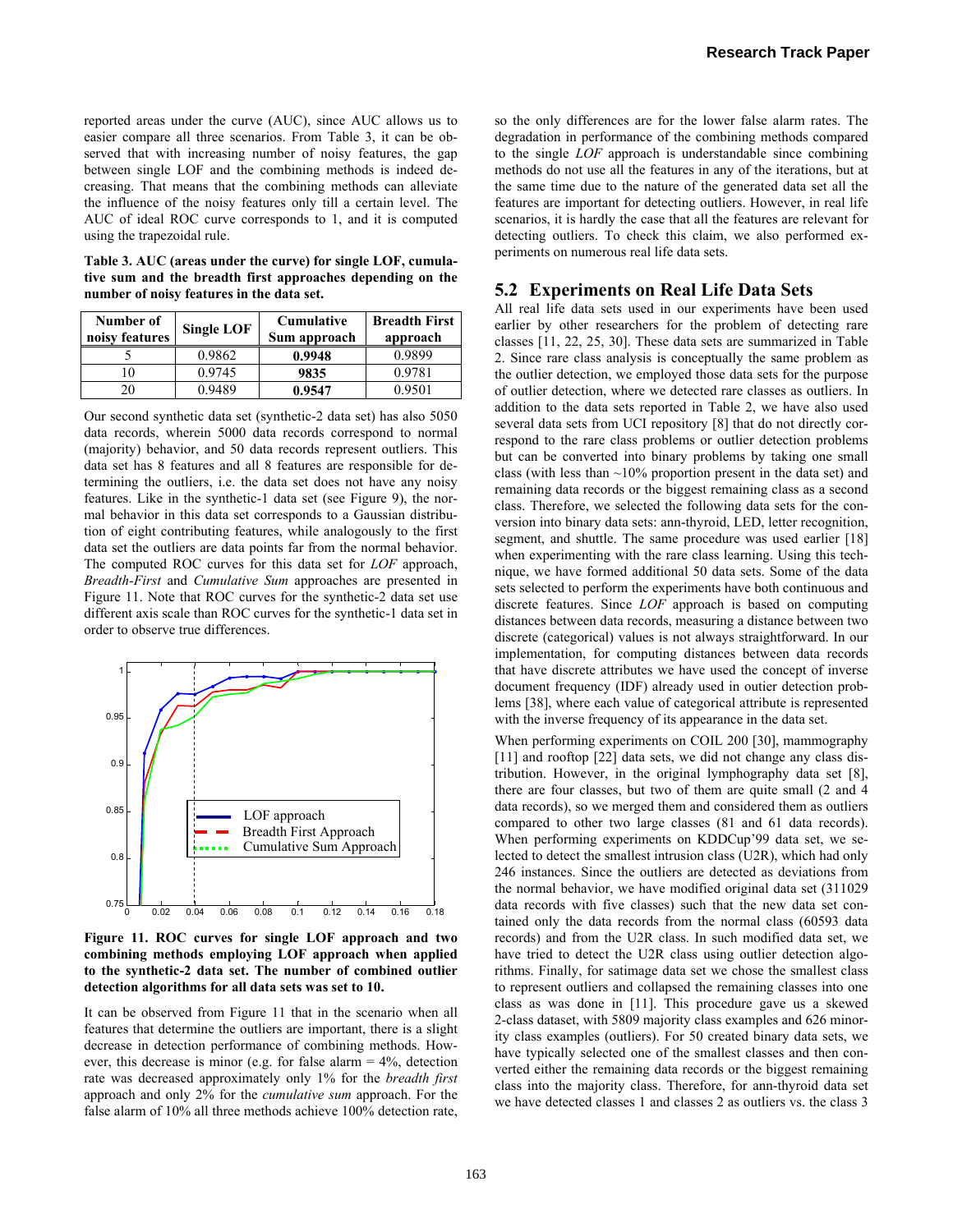as the normal (majority) class. Similarly, for shuttle data set we have created five data sets by selecting classes 2, 3, 5, 6 and 7 to be detected as outliers compared to the biggest remaining class 1. For other real life data sets (LED, letter recognition, and segment), we have simply selected each of the classes to be detected as outliers and merged all remaining classes to correspond to the normal (majority) class.

For our experiments performed on first six real life data sets from Table 2, the computed ROC curves for *LOF* approach, *Breadth-First* and *Cumulative Sum* approaches are presented in Figure 12. Due to the lack of space the experimental results for remaining 50 created binary data sets were presented using areas under the curves (AUC) (Table 4). The computed AUCs, for chess, LED, letter, segment and shuttle data sets have been averaged over all generated data sets for the original data set. For example, there were 26 binary data sets generated from the original **letter** data set (since there are 26 classes), and AUCs were averaged over all these 26 data sets when reporting experimental results in Table 4.

**Table 4. AUC (areas under the curve) for single LOF, cumulative sum and breadth first approaches for 50 real life data sets obtained by converting original data into binary problems.** 

| Data set                          | <b>Single LOF</b><br>approach | <b>Cumulative</b><br>sum approach | <b>Breadth first</b><br>approach |
|-----------------------------------|-------------------------------|-----------------------------------|----------------------------------|
| ann-thyroid<br>class1 vs. class 3 | 0.869                         | 0.869                             | 0.856                            |
| ann-thyroid<br>class2 vs. class3  | 0.761                         | 0.769                             | 0.753                            |
| LED (average)                     | 0.699                         | 0.695                             | 0.703                            |
| letter (average)                  | 0.816                         | 0.820                             | 0.818                            |
| segment (average)                 | 0.820                         | 0.845                             | 0.825                            |
| shuttle (average)                 | 0.825                         | 0.839                             | 0.834                            |

Analyzing Figure 12 and Table 4, it can be observed that both, *Cumulative Sum* and *Breadth First* combining methods outperformed single LOF outlier detection approach on all real life data sets. The improvements in the detection performance were the smallest (approximately 5% in detection rate for chosen false alarm rate) on the COIL 2000 data set (Figure 12a) and on the satimage data set (Figure 12f). This was probably due to the poor performance of individual outlier detection algorithms on these two data sets, so combining their outputs could not lead to significant improvements. When detecting outliers on the rooftop data set (Figure 12b), the improvements were slightly better than for the Coil 2000 data set, but again not large due to weak performance of individual outlier detection algorithms. Nevertheless, the improvements in detection rate for the false alarm rates ranging from 10% to 50% are not small and they vary from 4% to 14%.

The greatest enhancements in outlier detection were achieved for the mammography (Fig. 12d) and KDD Cup'99 (Figure 12e) data sets. For those data sets single outlier detection results had respectively reasonable detection performance, so combining their outputs further improved overall results. However, when performing experiments on lymphography data set (Figure 12c), the detection rate of a single LOF approach was 100% already at 10% false alarm rate, so the combining methods could not improve detection performance very much. In order to illustrate even such a slight improvement of combining methods for this data set, we reported their ROC curves only for small false alarm rates (less than 0.15).

From Table 4, it can be observed that the small improvements were also achieved for those binary data sets that were created by taking one small class as outlier class and remaining data records as a second class. This can be explained by the fact that the remaining classes that were merged together to form a single majority class were quite different, so it was not possible to distinct separated class from the remaining data. It can be also observed that in two data sets when the binary data sets were created by taking the small class as outlier class and the biggest one as the normal class, the improvements of the combining methods were more apparent.

Finally, it can be observed that for all 66 real life data sets used in our experiments and for all values of false alarm rate, both combining methods were consistently better than the single LOF approach. The only exceptions are the lymphography data set, KDDCup'99 data set and certain generated data sets from LED and letter data sets, where for low false alarm rates (less than 0.05 for lymphography data set, less than 0.1 for KDDCup'99 data set and less than 0.2 for data sets created from LED and letter data sets) detection rates of all three approaches were quite similar.

# **6. CONCLUSIONS**

A novel general framework for combining outlier detection algorithms was presented. Experiments on several synthetic and various real life data sets indicate that proposed combining methods can result in much better detection performance than the single outlier detection algorithms. The proposed combining methods successfully utilize benefits from combining multiple outputs and diversifying individual predictions through focusing on smaller feature projections. Data sets used in our experiments contained different percentage of outliers, different sizes and different number of features, thus providing a diverse test bed and showing wide capabilities of the proposed framework. The universal nature of the proposed framework allows that the combining schemes can be applied to any combination of outlier detection algorithms thus enhancing their usefulness in real life applications.

Although performed experiments have provided evidence that the proposed methods can be very successful for the outlier detection task, future work is needed to fully characterize them especially in very large and high dimensional databases, where new algorithms for combining outputs from multiple outlier detection algorithms are worth considering. It would also be interesting to examine the influence of changing the data distributions when detecting outliers in every round of combining methods, employing not only the distance-based but also other types of outlier detection approaches.

# **7. ACKNOWLEDGMENTS**

This work was partially supported by Army High Performance Computing Research Center contract number DAAD19-01-2- 0014, by the ARDA Grant AR/F30602-03-C-0243 and by the NSF grant IIS-0308264. The content of the work does not necessarily reflect the position or policy of the government and no official endorsement should be inferred. Access to computing facilities was provided by the AHPCRC and the Minnesota Supercomputing Institute.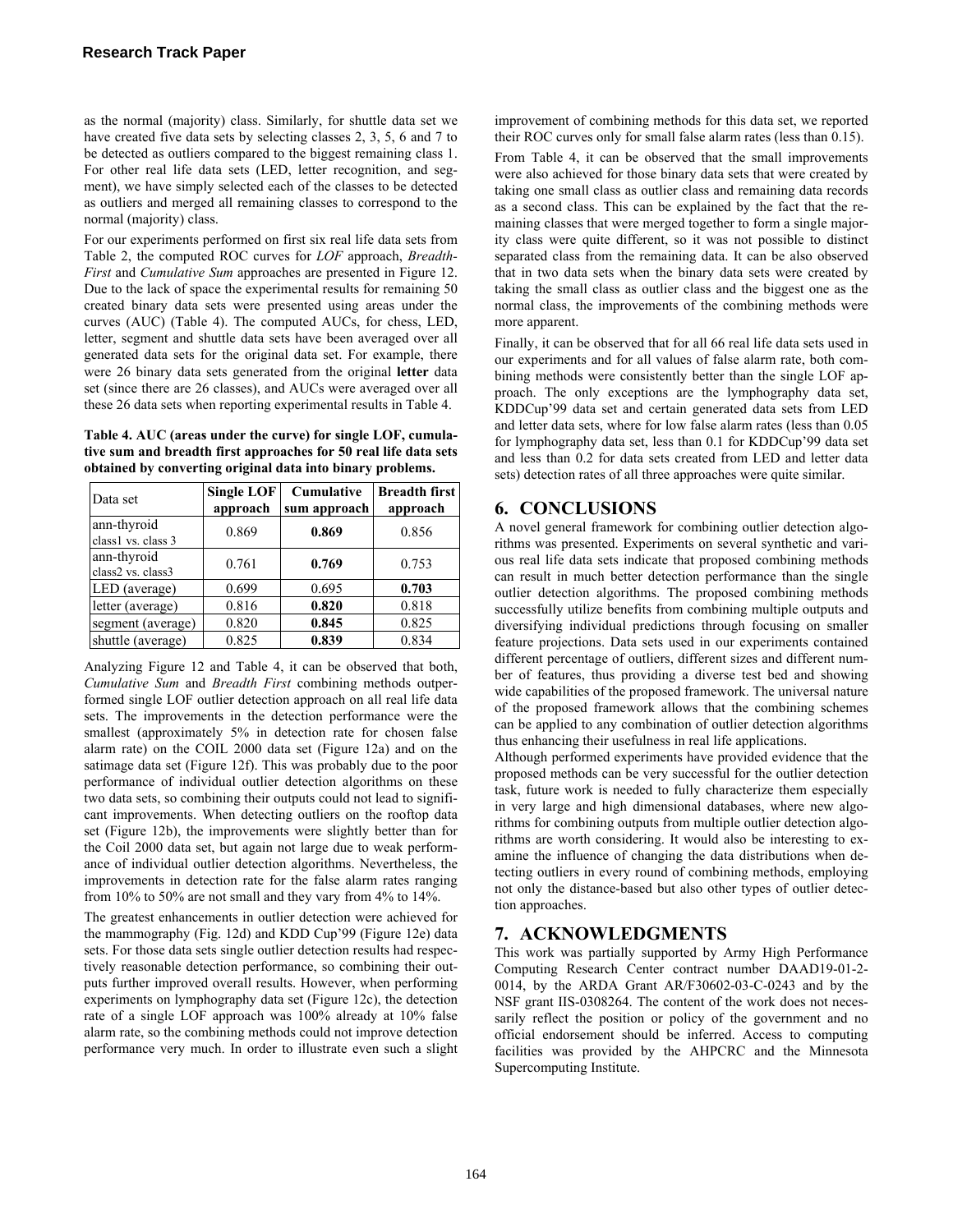

**Figure. 12. ROC curves for single** *LOF* **approach and two combining methods employing** *LOF* **approach when applied to all five data sets. The number of combined outlier detection algorithms for all data sets was set to 50, except for the mammography data set when this number was 10 due to small number of features (6) in the data set. The figures are best viewed in color.** 

### **8. REFERENCES**

- [1] C. Aggarwal, Re-designing distance functions and distancebased applications for high dimensional data, *ACM SIGMOD Record*, vol. 30, 1, pp. 13 - 18, March 2001.
- [2] C. Aggarwal and P. Yu, Finding Generalized Projected Clusters in High Dimensional Spaces, In *Proceedings of the ACM*

*SIGMOD international conference on Management of data*, Dallas, TX, 70-81, 2000.

- [3] C.C. Aggarwal, P. Yu, Outlier Detection for High Dimensional Data, In *Proceedings of the ACM SIGMOD International Conference on Management of Data*, Santa Barbara, CA, May 2001.
- [4] R. Agrawal, J. Gehrke, D. Gunopulos and P. Raghavan, Automatic subspace clustering of high dimensional data for